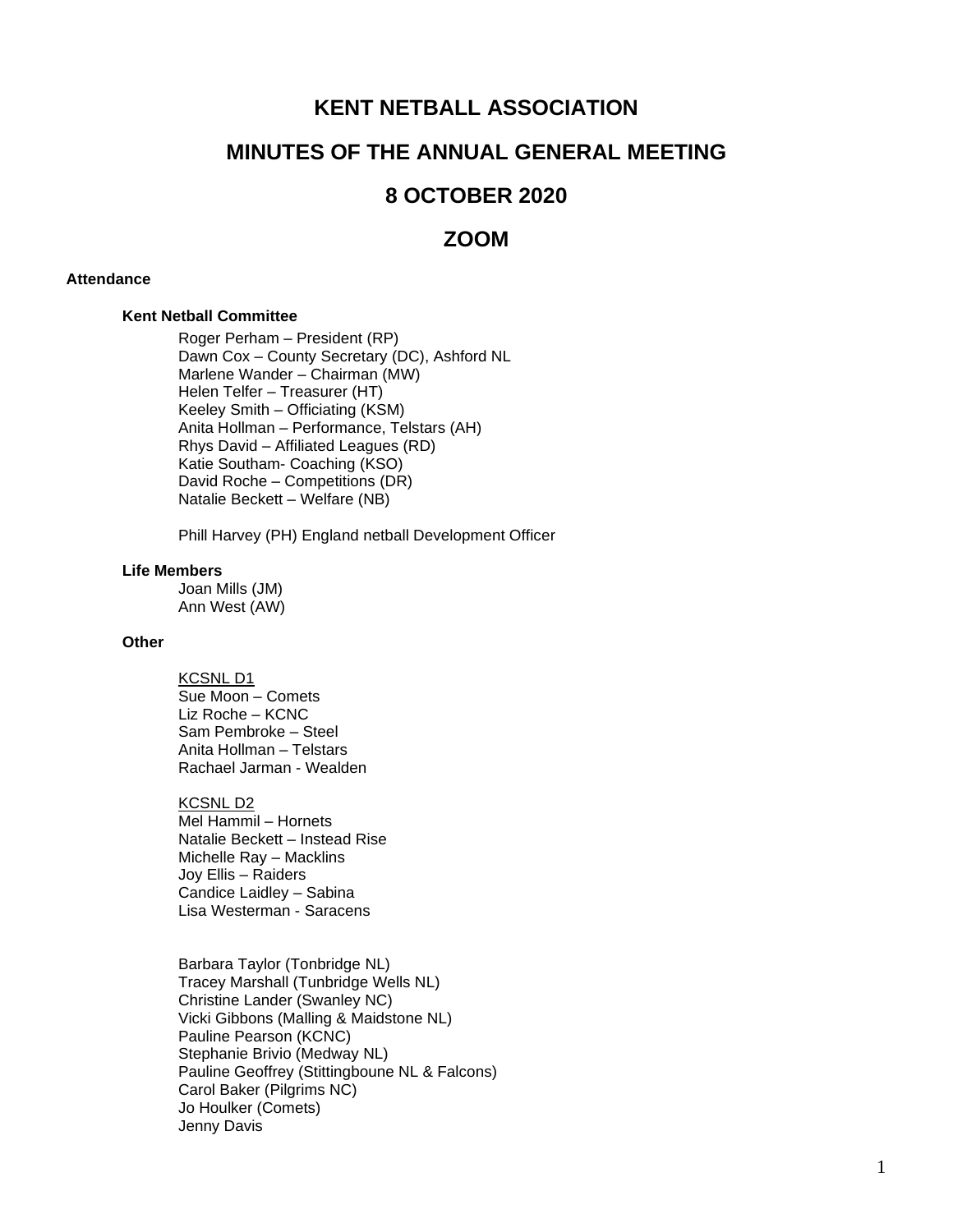#### 30 participants

## **1. Practical arrangements of Zoom meeting.**

DC explained how the Zoom call would work.

## **2. Apologies**

Joyce Crust Tina Head Jenny Fissenden (Media)

## **3. President – Roger Perham**

Mr Perham said that it was the first time that he had had to chair a meeting on Zoom. He foresaw a dismal winter was approaching but that the county would be trying to run the county league and he hoped for a positive discussion on this later.

## **4. Agree the Minutes of the Annual General Meeting, 2019**

Proposed: Joan Mills Seconded: Sam Pembroke

Correction to attendance in 2019 AGM minutes, Megan Fox should have read Megan Gough.

## **5. Matters Arising**

- Stephanie Brivio had observed that safeguarding was absent from the agenda this item was added to the 2020 agenda.
- NK College had been in discussion for a number of years. Had hoped that over this period we would be finally able to achieve our goal, but that there was a hiatus on this at the present time.

## **6. Appointment of Tellers**

As it was difficult to appoint tellers on Zoom, votes would be dealt with as the need arises.

## **7. Chairman – Marlene Wander (MW)**

A report from Marlene Wander was circulated in advance and is copied here:

*With the abrupt end to our season through the extraordinary events [brought about by COVID-19,](https://lindumhockey.co.uk/2020/03/16/coronavirus-hockey-suspended/) this season finale of final games, and play offs have not happened. This has been a great shame for us all.*

*The senior county league ran smoothly until lockdown due to the coronavirus, which left us unable to complete the league with just one fixture left to play. In August it was decided that the league positions would be closed where they stood. This left us with Steel and Raiders winning their divisions. It was also agreed that there would not be play-offs for entry into the league in the coming season, but that the usual promotion/relegation should take place.*

*Congratulations to Steel who should have qualified for the Regional League play offs for 20/21 had they taken place.*

It is true that most important currently is that everyone within our netball family and those close to us are all *safe and well and I sincerely do hope this is the case with you all.*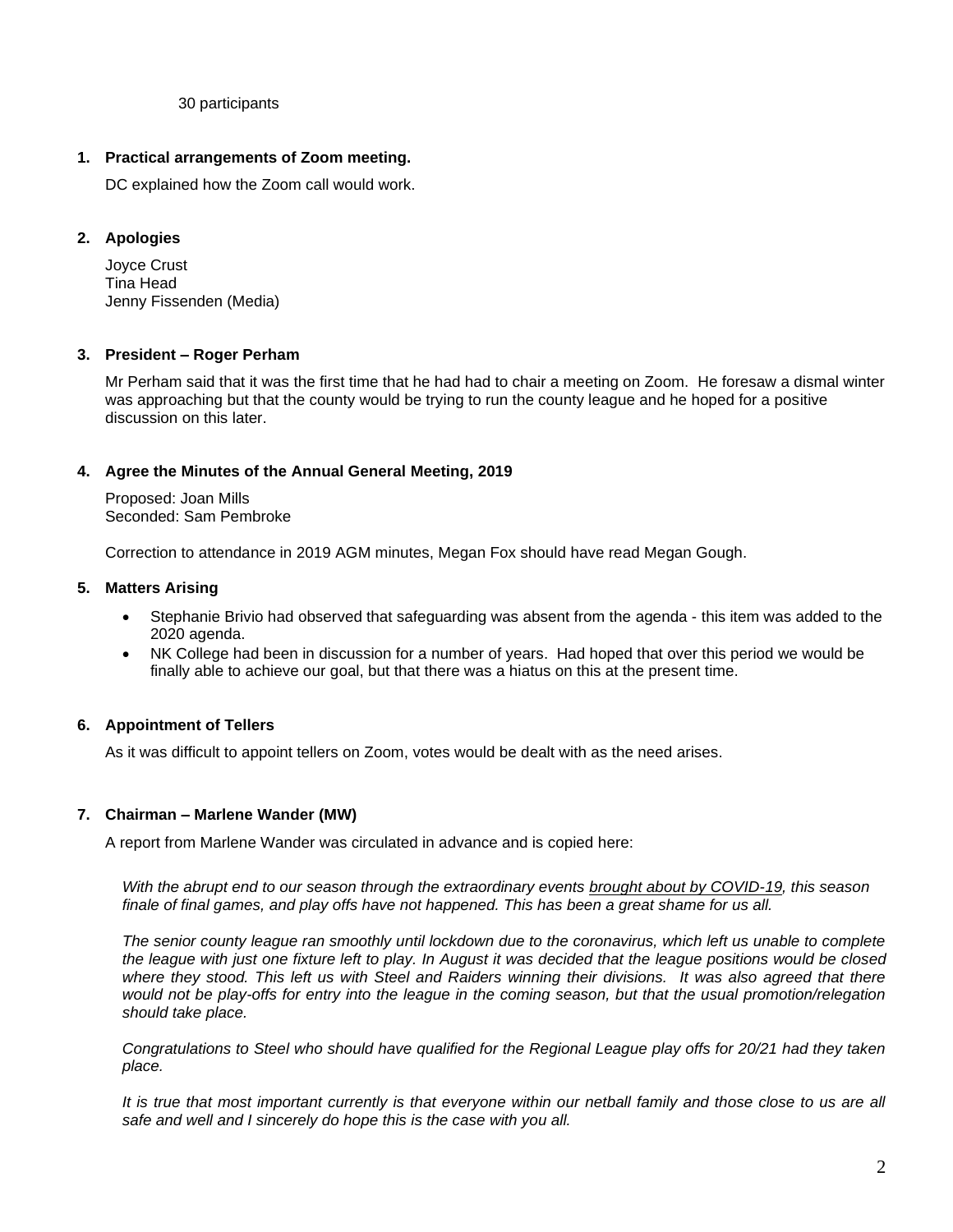- *On the subject of the [AGM](https://lindumhockey.co.uk/2020/04/08/annual-general-meeting-notice/) clearly a physical meeting of the Association will not be possible as normal this year and therefore we will be making history by hosting our first virtual AGM on the 8th of October.*
- *Our development Officer also had an exceptional season and not only covered Kent but supported other counties in the Region which was recognised by all, and we all thank him for his support and continual engagement with all our members.*
- *On a financial footing the accounts for the year show a small surplus which we have set aside as discussed at last year's AGM to look at supporting development of facilities in our County for our membership.*
- *I have been encouraged by the number of learners looking to progress to their C award and our course conversion rate has been on the increase. In addition to those that have already passed their preassessments, there is currently a further 20 learners to C award and 3 to B award currently being mentored. Sadly, all Kent officiating courses scheduled between April to July were cancelled and these have not been able to be re-arranged.*

*We have taken the time to review our Governance and have therefore circulated previously our amended Constitution together with Byelaws and Terms of Reference to ensure we continue to be compliant and can support our members in line with our policies and procedures.*

*May I pay tribute to everyone that gives their time to support our County there really are too many to mention, so to all of you, Thank You.*

*Special thanks go to my ever-hardworking committee for their support and guidance to ensure Kent can in turn support you. Their hard work can be evidenced in their individual reports, so please take time to read these.* 

*We continue to welcome new members to the board and any interested parties, please do get in touch.*

*Finally, at the time of writing this report, there is uncertainty about the new season. The County is preparing for business as normal but in the event that guidance given means we must make changes we will of course keep you fully updated on the Count[y's website.](https://lindumhockey.co.uk/)* 

*Keep well.*

*Kind regards,*

*Marlene Wander Kent Netball Chairman*

MW highlighted that two amendments to her report were required:

- "Small surplus" should read small "deficit".
- Constitution was no longer to be voted on today in order to present the Terms of Reference and Byelaws at the same time for completeness. She explained that there would be an extraordinary meeting put in place when the documents were ready and had been circulated.

## **8. Development Reports**

PH explained that the pandemic had only affected him for 1 month and he had already met his targets at that point. He referred the meeting to his report for further information but said that it had been a positive year. PH offered that although he was inundated with ENGage queries, he promised to get back to anyone who wanted to contact him about the system.

#### **9. Committee members' reports**

JM asked why (possibly for the second year running) there weren't any colleges or universities affiliated. Given that netball was played in all those organisations she wondered why - was it because affiliation was expensive? PH said that the University of Kent was a member university in order to engage a University Netball Officer, but that JM was correct that there weren't any colleges or any other FE organisations affiliated. He explained he did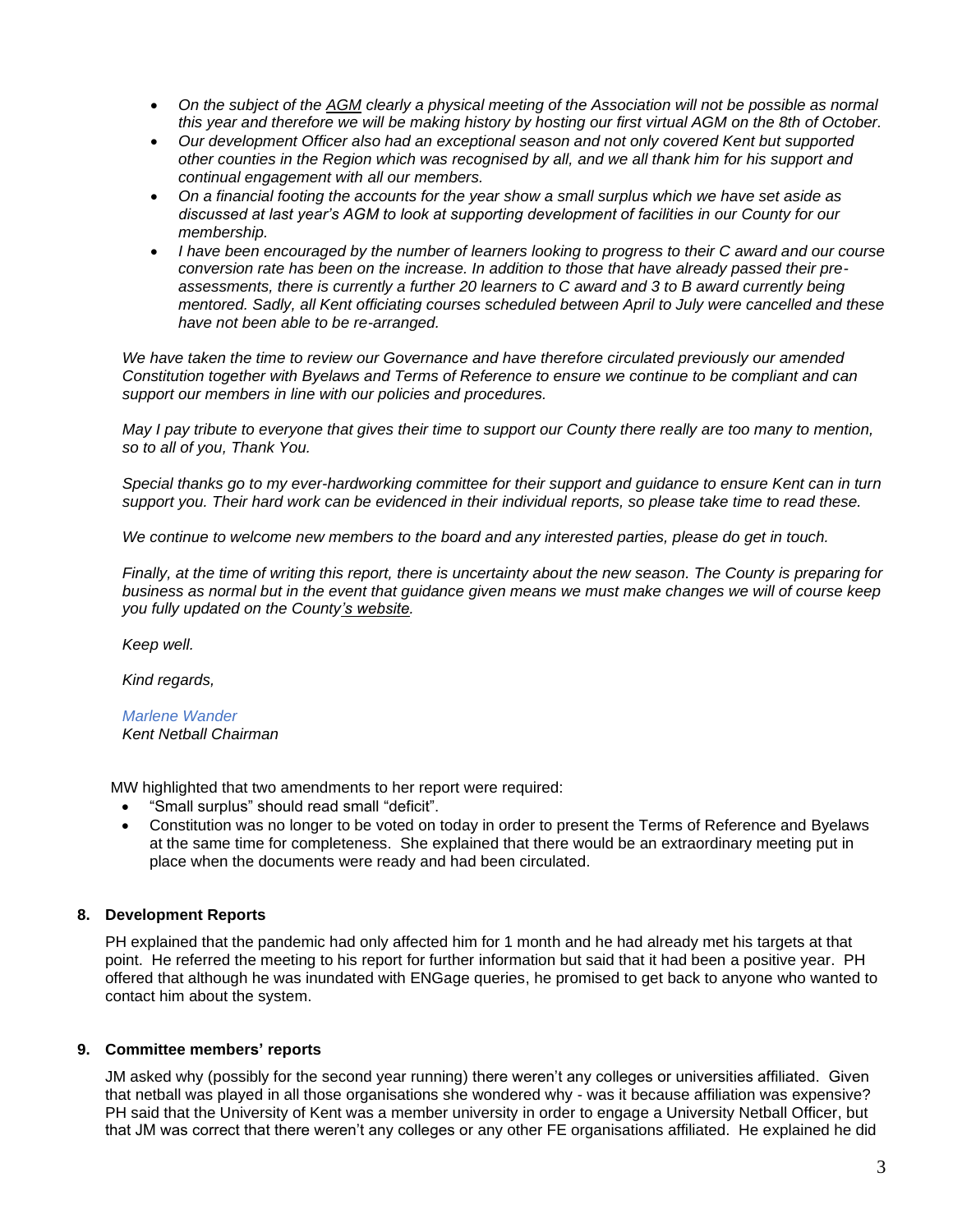engage with the KCSSA (a charitable organisation for FE colleges) and the BUCS set-up (a commercial organisation for the HE sector which operates outside of EN) in an advisory capacity and this engagement was included in his reporting figures. PH observed that EN's offer to universities and colleges could be considered expensive without any tangible member benefits.

JM said that Kent was very good with its school tournaments and this was causing a gap to be created. As there were so many other sports for young women to take up, were we missing out? PH said that any benefit that could be offered would be through competition and that the administration of that would fall to Kent Netball. He also highlighted the differences between school and university membership and how it impacted the individual. He felt it would be a whole new undertaking to offer the competitive structure but agreed that it was an opportunity.

JM congratulated AH on the number of young people Kent had in the EN development system, but sked how well the SuperLeague taking over the responsibility of developing the young people was working. AH said that it was a "bottle-neck" with the U19s/U21 athletes from the Kent hubs facing massively reduced capacity in the SuperLeague. She said that it was the same in the trials, with the athletes relying on the coach and video analysis to get into the Roses Academy. JM's concerns were that accessing London Pulse, Mavericks & Storm was difficult and expensive, what happens to those who don't make it? AH said that very few make it and so they have to revert back to a club a Premier League club or university. Storm has taken training to Reading, so that wasn't a feasible option for Kent athletes any longer.

The reports were adopted, no objections.

## **10. Treasurer – Helen Telfer**

HT introduced the accounts, £63,000 had been spent, with £93,000 remaining in reserve. She explained that the deficit was for 2 reasons: 1. Mentoring has really taken off and referred meeting to KSM's report for more information on this. 2. More grants awarded.

JM observed that the accounts only covered one page rather than the usual 3 or 4 pages with the detail behind the expenditure. HT said that she fitted it onto one page. DR agreed that it had been summarised, but JM asked for more detail - for example an explanation of the additional expenditure on affiliations. HT said that the difference was because of LM affiliation. In the example of grants HT explained that there were grants for Bee Netball, a compulsory weekend course or tutors as well as for academy athletes to attend a tournament. Performance grants for Premier and Regional clubs as usual. RP reminded that it was identified at previous AGMs that KN had the financial "clout" to help leagues and so had set up a system where leagues could apply for funding. He accepted the point that there wasn't the detail JM might have liked but that it could be provided upon request. HT said that there would be no problem to provide this. MW said that the county had been challenged to create more grants to support the membership. On the back of that, KN had launched a personal development grant to cover education (incorporating a payback supporting Kent).

DR commented that he was pleased that KN was doing a lot more to support "all sorts of things" shown in the deficit. He felt it wasn't a vast amount to have overspent in a busy year. RP said that there were projects KN wished to advance which will be present in next year's accounts.

Action: HT to expand the detail. (See Appendix 1)

The accounts were accepted with no objections.

#### **11. Notification of Registration Fees 2020/21**

RP said that the discount had been extended until Christmas, Kent Netball had not made an increase this year. PH said that Kent had achieved 68% renewal membership by the same time last year. 1:3 had adopted the full rate.

MW highlighted a challenge in that individuals who had chosen to affiliate early using EN's link were not automatically linked to their club/county. PH said that it was possible to affiliate with the discount through the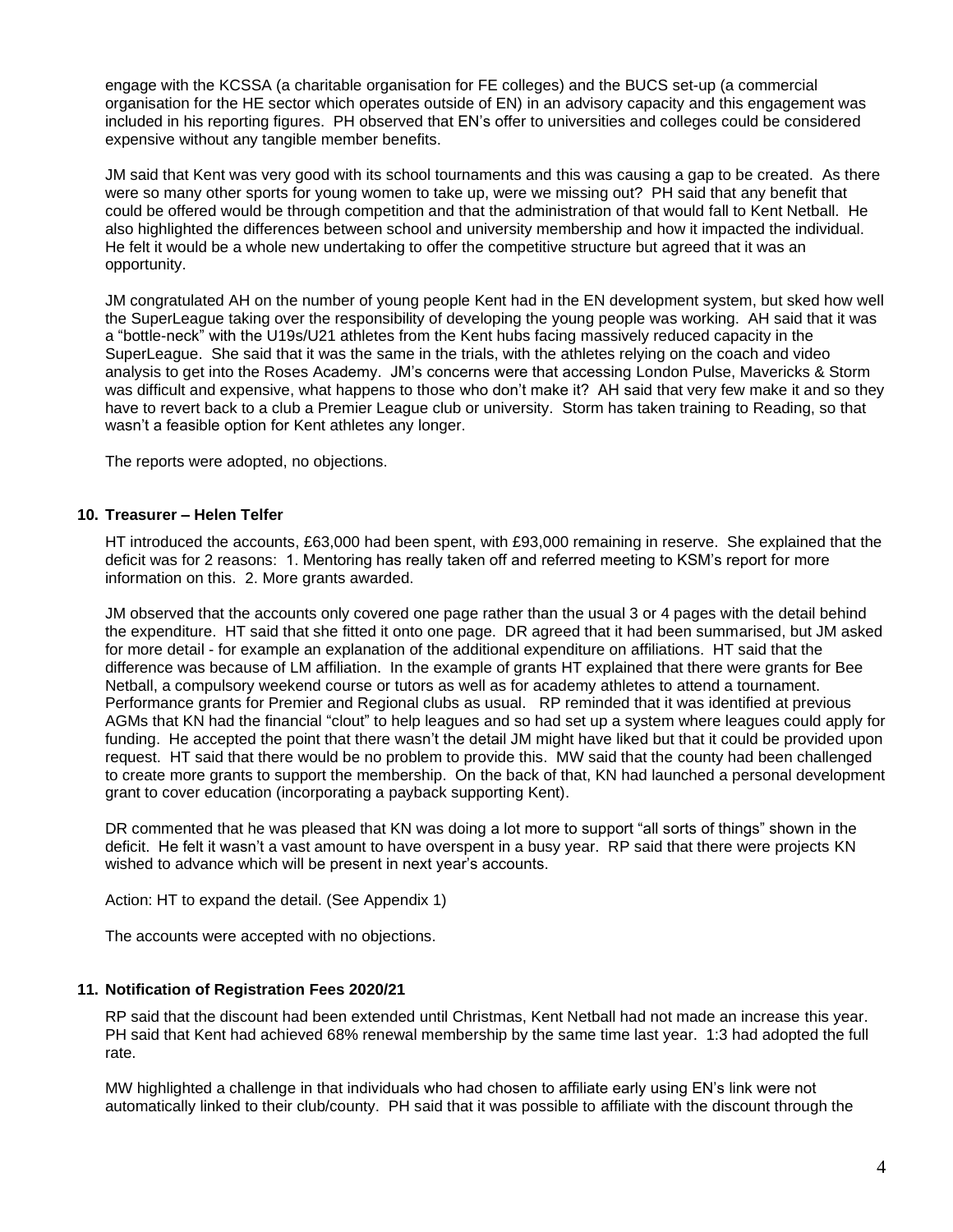login which would maintain the link, but he recognised that using the link did mean that the club/county link was lost. PH offered to help any club/league to rectify this and offered to hold a forum about FAQ if required.

## **12. Appointment of auditor**

RP said that Chris Thompson the Auditor for the past 10 years or so had decided to retire. As the accounts wouldn't need to be reviewed until May next year, HT would like to defer the decision. HT confirmed that she had has some 'feelers out' for a replacement and has proposed that the decision be postponed until the EGM in the New Year.

There was no objection to this.

## **13. County Leagues/Competition Update**

RP said that the county was trying to run county league despite problems with the coronavirus. At the present time KN had invited the clubs to keep playing, the matches would take place outside but that no decision had been made whether this arrangement would last the whole season. Liz Roche observed that a move indoors would need to be at the mid-point, or not move indoors at all. RP asked whether clubs would prefer 4 x 15 or 4 x 10 Minutes matches? LR confirmed that 60 minutes of match play was allowed. NB clarified that contest would not be permitted in warm up if there was 60 minutes of match play. Therefore, the warm-up activities would need to be socially distanced. LR felt the matches should be an hour. PH said that 6 x 10 minutes could also be considered with the emphasis on encouraging some netball rather than none for their mental and physical health. Competitive season discouraged. Sue Moon asked whether the matches could be run at a central venue? LR said that at a central venue someone would have to manage the arrangements, in and out etc. with the disadvantage being that there would be a lot of people at the same place. AH agreed that it was easier for a Covid-19 Officer to monitor two teams and suggested that several games might touch on being a tournament which wasn't permitted. MW said that a central venue would be an issue with safeguarding, the fewer people on site the better for bookings. PH said that if the central venue was used there would be a greater responsibility on the shoulders of the competition organiser, that it would be possible but logistically more difficult. RP summarised that clubs would stay with their own courts and 4 x 15 minutes' matches. MW said that teams needed to build in sufficient time for cleaning and entrance and exit. DC said about extra time in intervals for cleaning. NB confirmed that the advice from region would stand, no contest in warm up would be possible.

KCJNL. LR had spoken to the JL club coaches at the recent academy meeting and the general thought was to wait until January before starting. LR said that she would keep an eye on the local leagues. LR will send out some sort of communique/questionnaire in the coming weeks to ask: a) Who would want to enter? How many teams would there be? b) what is the best way to deal with this? Central venue? PH said that the activity could be run indoors. LR said that it was a struggle to book indoor venues at the moment.

| <b>Position</b>             | <b>Name</b>         | <b>Status</b>                |  |
|-----------------------------|---------------------|------------------------------|--|
| President                   | Roger Perham        | Standing again               |  |
| Chairman                    | Marlene Wander      | Standing again               |  |
| Vice Chairman               | Michelle Ray        | Standing again               |  |
| Treasurer                   | <b>Helen Telfer</b> | Standing again               |  |
| Secretary                   | Dawn Cox            | Standing again               |  |
| <b>Membership Secretary</b> | Dot Bryan           | Standing again               |  |
| Academies Manager           | Anita Hollman       | Standing again               |  |
| <b>Affiliated Leagues</b>   | Rhys David          | Standing again               |  |
| Coaching                    | Katie Southam       | Standing again               |  |
| Competition                 | David Roche         | Standing again               |  |
| Clubs' tournaments          | Caroline Duggan     | Resigned                     |  |
| Marketing                   | Jenny Fissenden     | Standing again               |  |
| Schools                     | Vacant              |                              |  |
| <b>Umpiring</b>             | <b>Keeley Smith</b> | Standing again               |  |
| Member                      | Rebecca Stannard    | Resigned earlier in the year |  |

#### **14. Election of Committee Members**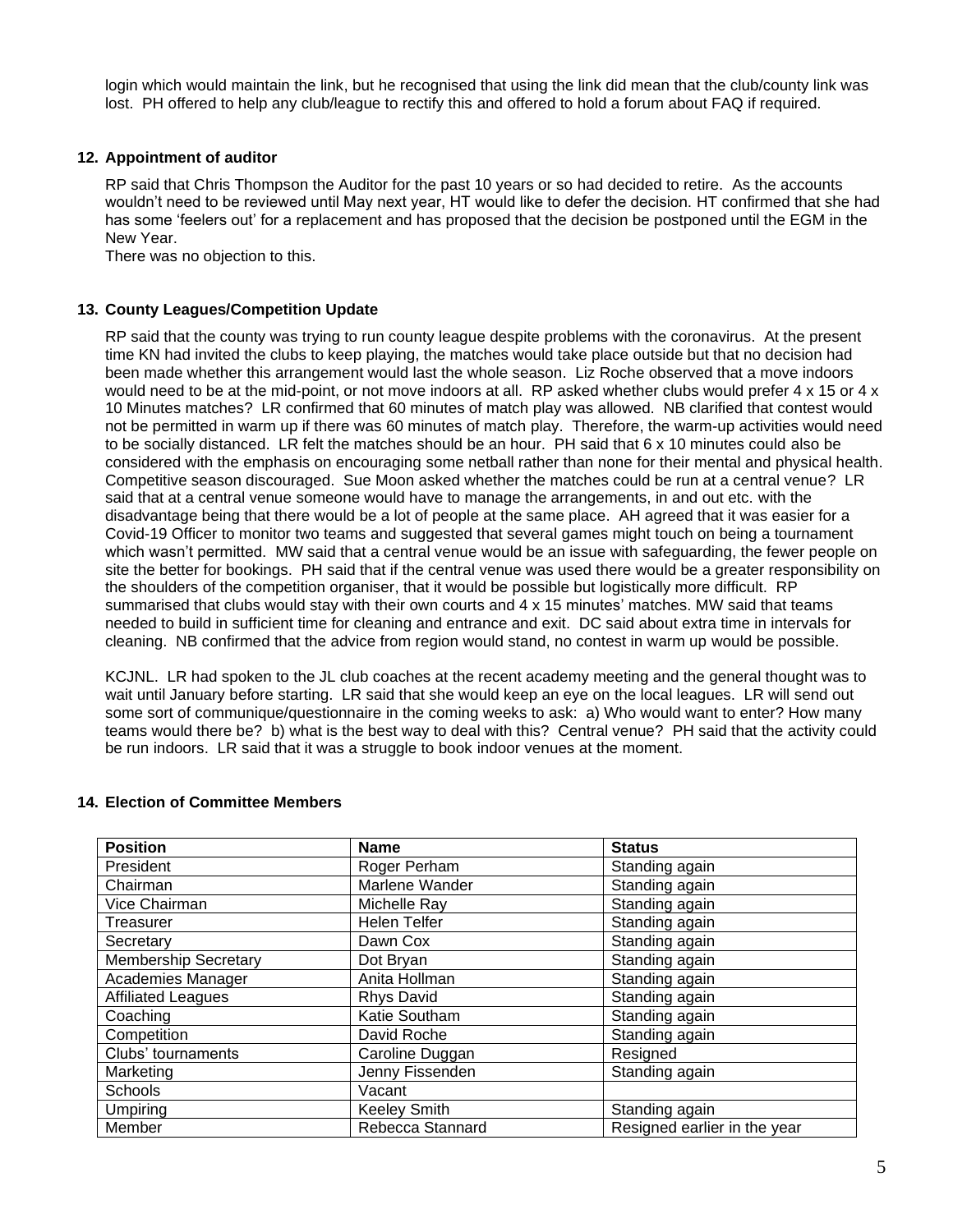| Member       | acant/             |                   |
|--------------|--------------------|-------------------|
| Safeguarding | Beckett<br>Natalie | again<br>Standing |

#### **Positions vacant**

| Schools            | Vacant |  |
|--------------------|--------|--|
| Clubs' tournaments | Vacant |  |
| Member             | Vacant |  |
| Member             | Vacant |  |

#### **Nominations received**

| . .<br>None |  |
|-------------|--|
|             |  |

DC elaborated briefly on the 'Member' role. MW highlighted the benefit of the role and explained that the county always wants new fresh ideas and people, and that the open role was ideal for this.

JM suggested that the committee might target people and asked whether anyone was undertaking the role of targeting people? MW confirmed that KN did try to champion that role but recognized that KN needed to expand the Terms of Reference in the coming year to help further promote the roles this coming year. MW took that point on board and said that KN would be considering how best to market the roles and capture the skillsets.

DC said that precedent was usual that the committee members might be voted as either the DC asked for a vote to re-elect the honorary officers. Those standing again were unopposed. Abstentions  $= 0$ All in Favour.

MW then asked that DC introduce the committee members, which she did.

DC asked for a vote to re-elect the remainder of committee. Those standing again were unopposed. Abstentions  $= 0$ . All in Favour.

DC confirmed that there were no official nominations for the remaining positions and that it would be lovely to see some new faces. Carol Baker proposed Hannah Hyams (Pilgrims/Ashford School) in the schools' role. Katie Southam seconded. DC explained that she had been in contact with Hannah following an enquiry and had suggested that she involved Hannah behind the scenes during the year. MW said that now the position had been formally nominated and seconded, Hannah would be taken into the role and it was the responsibility of the committee how she would be mentored in it.

RP invited nominations from the meeting. No further nominations were forthcoming.

#### **15. Presentation of awards**

RP proposed a vote of thanks to DC for her sterling work.

RP said that due to the pandemic, the decision was taken not to present the awards at the AGM, but that they would be presented at a later time if at all possible. Those awards not presented this time were:

- a) The Joyce Crust Salver for, "Services to Kent Netball"
- b) The Needham Rider Salver for, "Services to Kent Youth Netball".
- c) The Marge Millar Award for, "Organisations promoting the development of Netball in Kent".
- d) The Kent Netball Young Netballer Award
- e) The Kent Netball Coach Award
- f) The Kent Netball, Netball Teacher Award
- g) Kent Netball Officials Award
- h) The Kent Netball Team of the Year Award
- i) The Kent Netball Young Volunteer Award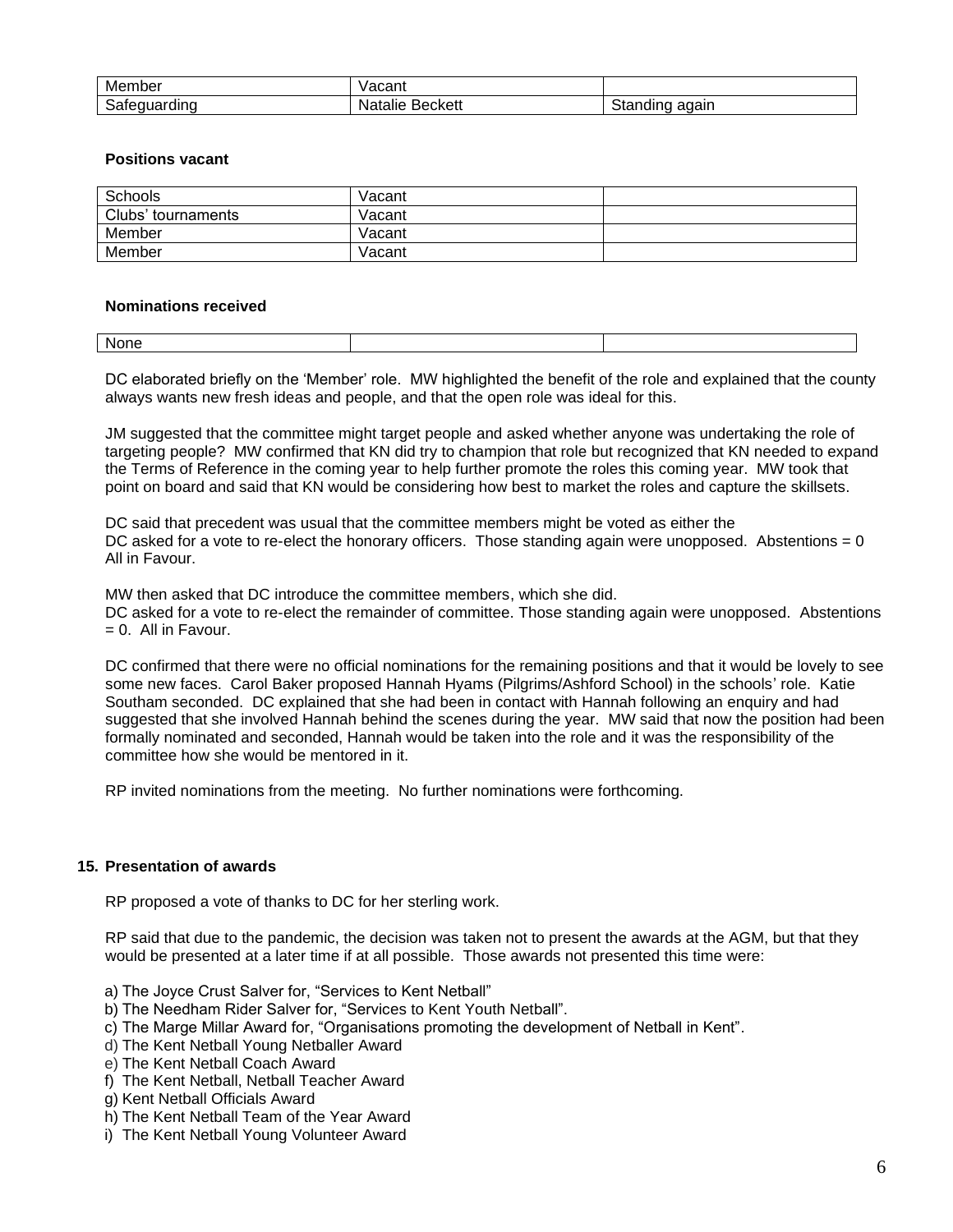## j) Kent County Senior Netball League

RP both congratulated and commiserated with Steel who had won the Division 1 but who were unable to take up their opportunity for playing off for the regional league. DC was due to have the shield engraved and arrange to have it delivered to Steel.

RP congratulated Raiders who won Division 2 and DC would also send the trophy to them.

Junior League U14 congratulations to Kent Club U16 congratulations to Telstars Development U14 Beacons B Development U16 Kent Club DR said that the Development League was new for 2019-20 and that new trophies had been obtained and would be passed to the clubs when they next saw them.

## **k) Life Membership**

Was awarded to Natale Beckett.

## *Natalie Beckett*

## *County*

- *Joined the Kent Netball Committee as NDO in 2007.*
- *Organised the county schools' tournaments when the volunteers left.*
- *Became a member of the Management Committee in 2013 when she became the assistant.*
- *Continued to regularly assist at the schools' tournaments for the next few years.*
- *In 2015 she became the county's welfare officer*
- *Throughout she was Anita's 'right-hand woman' on the performance group:*
	- o *Administration of trials*
	- o *Ordering kit*
	- o *Booking venues*
	- o *Coaching*
	- o *Etc.*
- *2020 took on role of Covid-19 Lead for the county*

DC said that she had not mentioned the various other achievements with her club.

## **16. Future issues**

A few years ago, as Treasurer, RP had started some inroads into developing an exciting site for Kent netball with NK College. The work had been continued by AH and HT and although the work had stalled for the coming season due to the pandemic, he was hopeful that the negotiations could be restarted soon. He said that KN hoped to find a way to financially support the clubs to use the venue and invited comments. AH confirmed that she and HT had recently met with Wendy (the contact at NK College) who also was frustrated at having to postpone the project. AH reiterated that the project was promising but had been put on the back burner whilst the safety of the students was the priority.

MW said that as vice-chair to the region one of her remit was to ensure that governance was in place. She said that there had been a lot of issues in regard to equity and diversity. The region had recently established and equality, diversity and inclusive representative on the board with a representative from each county invited to support the diversity agenda. MW said that KN needs to replicate this at county and actively deliver it. MW advised that the county would be looking at it.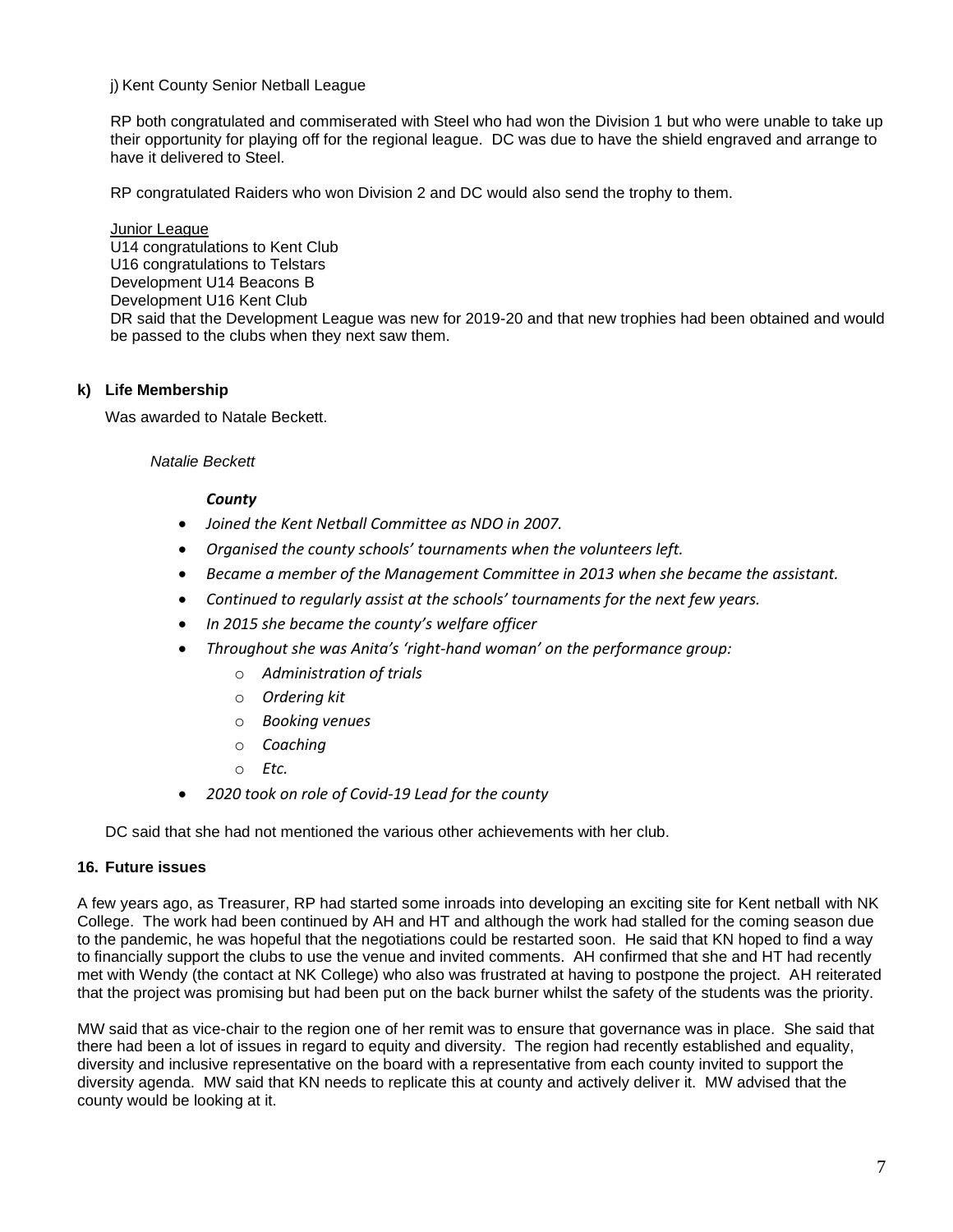The regional board had also established a young volunteer role, looking to the future as a role the county would like to also replicate. Nominations were requested on the remit of this role. JM said that she had a meeting with the regional young volunteer and was very impressed on what she could offer from a youth perspective and definitely see it as something similar to be done in Kent.

DR asked to record in the minutes of this meeting how proud we are and congratulations to Joan for her appointment to President of EN. MW also offered her thanks to Joan.

Carol Baker asked if any junior clubs had gone back to training and would anyone like any matches? Kent Club were interested, as were Telstars.

RP hoped that when we next met that it could be done in person.

The meeting ended at 21:35